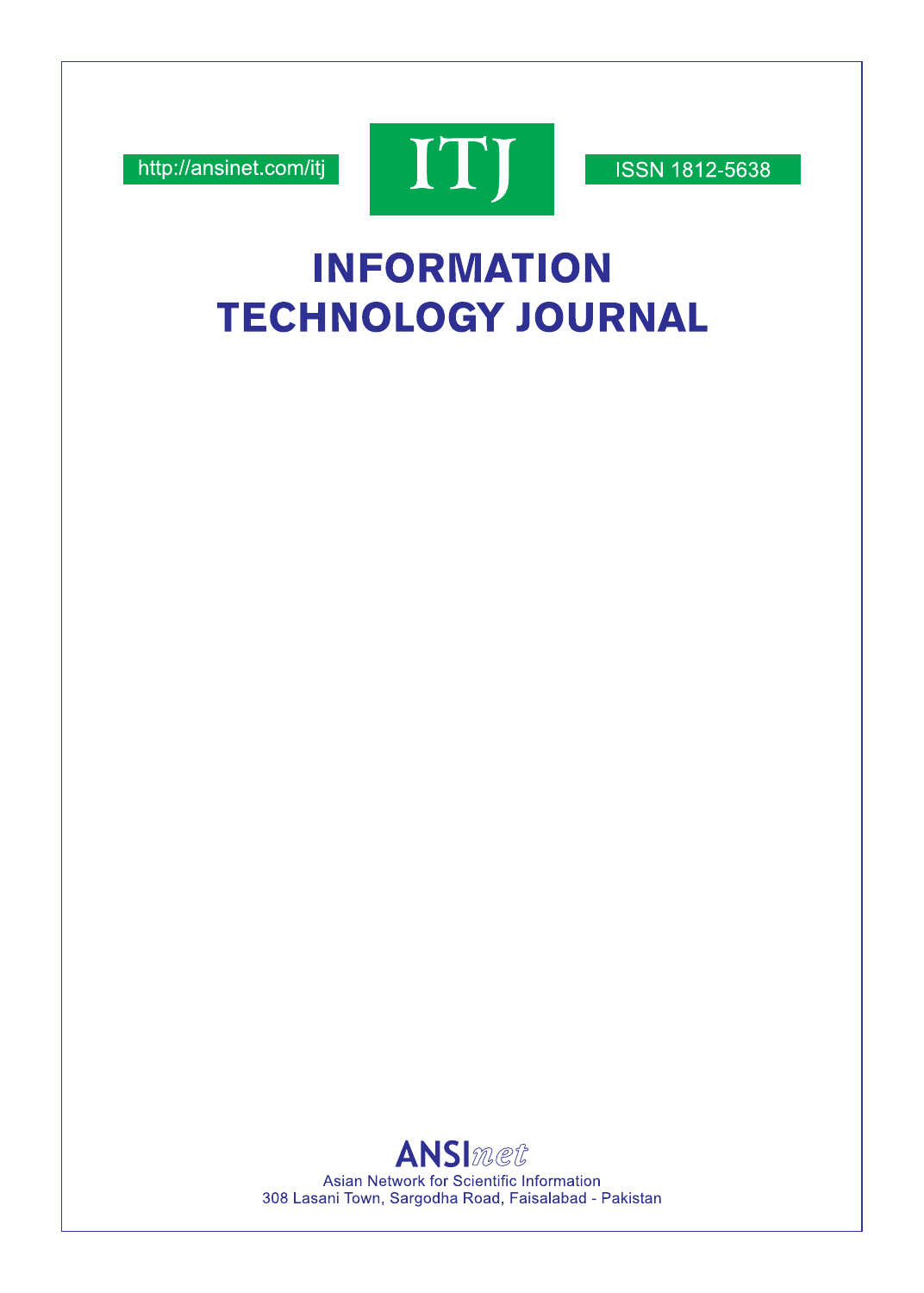Information Technology Journal 12(6): 1176-1183, 2013 ISSN 1812-5638 / DOI: 10.3923/itj.2013.1176.1183 © 2013 Asian Network for Scientific Information

## Analysis of Bifurcation Phenomena of Voltage-fed inductively Coupled Power Transfer System Varying with Coupling Coefficient

Lu Zhang, Yue Sun, Zhihui Wang and Chunsen Tang College of Automation, Chong-Qing University, Chong-Qing, China

Abstract: This study investigates the frequency bifurcation phenomena of a typical voltage-fed resonant converter based on mutual induction model. It is found that the Zero Current Switching (ZCS) operating frequency has the bifurcation region as the coupling coefficient varies due to the distance. The expression for the bifurcation boundary is derived and analyzed. Such results are very useful for guiding the design of practical Inductively Coupled Power Transfer (ICPT) systems especially in applications which have the requirement of the position flexibility. Analytical results are verified both via MATLAB simulations and experimental prototype.

Key words: Bifurcation, voltage-fed, coupling coefficient, inductively coupled power transfer

## **INTRODUCTION**

Inductively Coupled Power Transfer (ICPT) technology allows electrical energy to be transferred from a stationary primary source to one or more movable secondary loads over relatively large air gaps (Si et al., 2008). It is widely used in special fields, such as inflammable and explosive areas and wet or undersea environment (Li et al., 2013; Wu et al., 2011). Moreover, household electric appliances, battery charging and other portable electronic devices are also beginning to apply it (Sun et al., 2012; Moradewicz and Kazmierkowski, 2010; Tian et al., 2012; Boys et al., 2007; Keeling et al., 2010).

It is well known that one of the major constraints of ICPT systems is the frequency stability, particularly at soft-switching mode which can largely reduce the loss and Electromagnetic Interference (EMI) (Hu et al., 2000). Presently, several thesis have studied the frequency bifurcation phenomena (Tang et al., 2009, 2011; Si et al., 2008). It has been pointed out that the zero phase frequency must be equal to the secondary resonant frequency so that the maximum output power could be achieved (Wang et al., 2004). Moreover, it has also been pointed out (Li et al., 2012) that, once the frequency exceeds a certain range, ICPT systems will have multiple operating conditions and system stability will be affected. So, it is crucial to maintain the frequency stability (Boys, 2000).

Obviously, the common method of maintaining the frequency stability is to ensure the reactive elements of the primary part and secondary part to be suitably tuned (Sun et al., 2005). Although the ICPT system is completely tuned, frequency bifurcation phenomena are still caused by parameter variations, particularly small

changes in load (Wang et al., 2004). Current studies which assuming the coupling coefficient to be constant mainly focus on the bifurcation caused by load variation. The stable operation boundary condition of the system has been given (Wu et al., 2004, Wei and Houjun, 2007), which consists of the secondary quality factor and the coupling coefficient.

However, for the ICPT system, in many applications especially household appliances in kitchen, the coupling coefficient which is determined by the geometrical structure and performance parameters of the magnetic structure is not always to be constant. It will change as the distance between the primary and secondary side varies (Kurschner et al., 2011).

Few researches have been done on the frequency stability with the coupling coefficient variation. It is pointed out that the efficient of the magnetically coupled resonator changes as the coupling coefficient varies and the frequency splitting phenomena occur (Sample et al., 2011), however, it does not give the expression for the bifurcation boundary.

This study uses the typical voltage-fed ICPT system as an example. An equivalent circuit model based on mutual induction model has been presented to investigate the frequency bifurcation phenomena. The frequency stability with the coupling coefficient variation has been discussed in detail and the expression for the bifurcation boundary is derived. Simulations and experiments have been carried out to verify the theoretical results.

## VOLTAGE-FED ICPT SYSTEM TOPOLOGY

The ICPT system can be classified by voltage-fed system and current-fed system. The voltage-fed system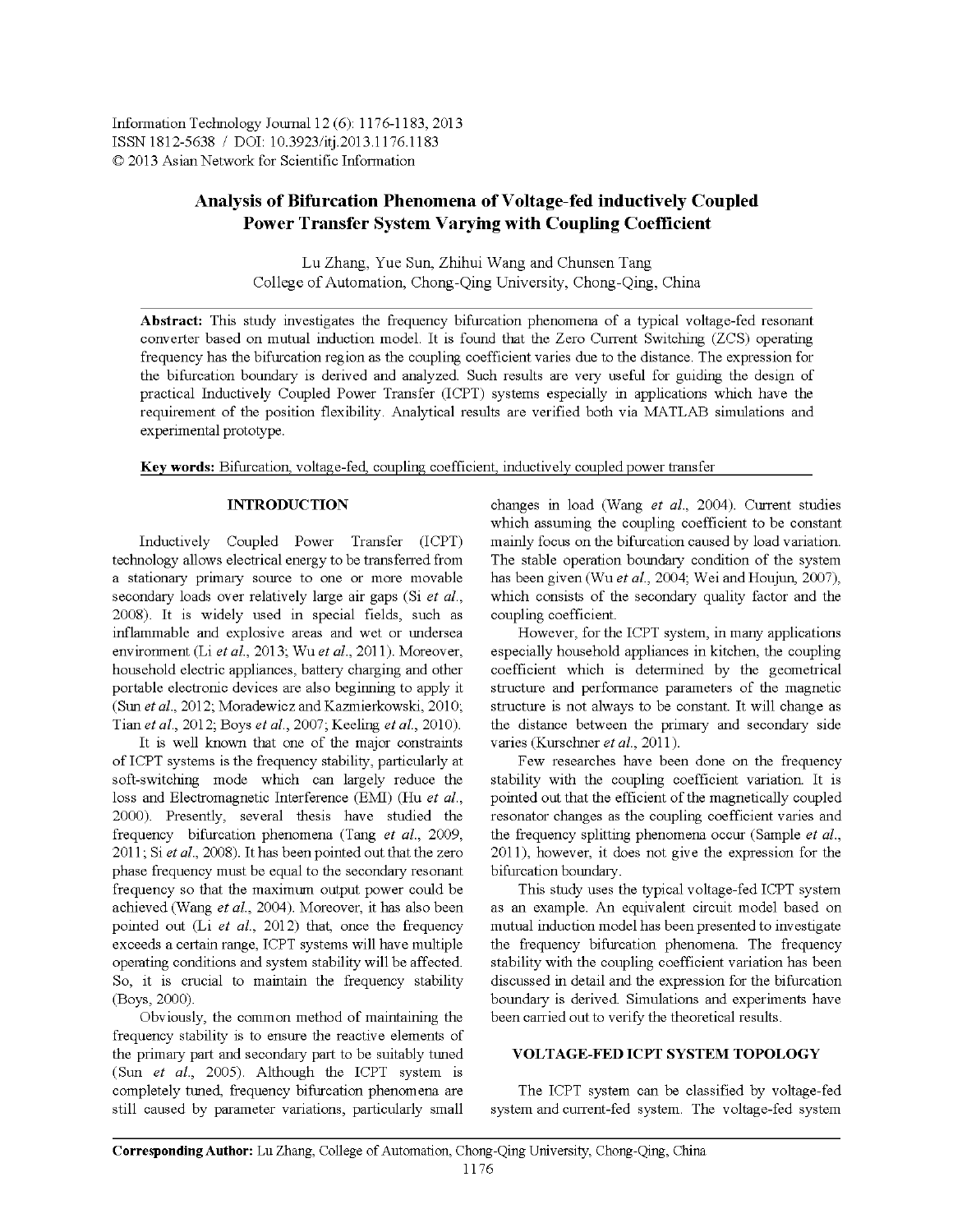

Fig. 1: Typical voltage-fed ICPT system, E<sub>in</sub>: DC input supply,  $S_1-S_4$ : Metal-oxide-semiconductor field-effect transistor (MOSFETs), C<sub>p</sub>. Primary resonant capacitance, R<sub>p</sub>: Resistance of primary inductor,  $L_p$ : Primary resonant inductance,  $i_{L_p}$ : Current of the primary inductor, M. Mutual inductance,  $L_s$ : Secondary resonant inductance,  $R_s$ : Resistance of secondary inductor, C<sub>s</sub>: Secondary resonant capacitance,  $i_{Ls}$ : Current of the secondary inductor,  $R_L$ : Resistance of the load,  $U_L$ : Output voltage

normally matches series tuned types of resonant tanks, while current-fed system matches parallel tuned types of resonant tanks. This study investigates the frequency bifurcation phenomena of a typical voltage-fed resonant converter with the variety of the coupling coefficient. The main topology of voltage-fed ICPT system can be shown in Fig. 1.

In voltage-fed ICPT system, the high-frequency inverter comprises four MOSFET switches from  $S_1$  to  $S_4$ . Two switch pairs  $(S_1, S_4)$  and  $(S_2, S_3)$  operate in complementary mode to invert the input DC voltage source E<sub>in</sub> to square wave voltage output. Hence, the series network consisting of a capacitor  $C_n$  in series with an inductor  $L<sub>0</sub>$  and a series inherent resistor  $R<sub>0</sub>$  will produce a high-frequency sinusoidal current with low distortion. Such current provide the ZCS conditions for MOSFET switches.

In the secondary part, the pick up coil  $L<sub>s</sub>$  receives the high-frequency energy by the magnetic fields coupling. The inductor L<sub>s</sub> is completely tuned by the series capacitor C. Such resonant network converts high-frequency AC voltage supply  $U_L$  for load  $R_L$ . Resistors  $R_s$  is inherent resistance of the secondary inductor  $L<sub>s</sub>$ . M is the mutual inductance between  $L_{\circ}$  and  $L_{\circ}$ .

#### **BIFURCATION**

The equivalent circuit of the coupling topology based on the mutual induction model is shown in Fig. 2.



Fig. 2(a-b): Equivalent coupling circuit,  $V_i$ : Output voltage of inverter,  $Z_i$ : The total impedance of the primary part,  $Z_r$ : The reflected impedance,  $Z_s$ : The impedance of the secondary

The impedance of the secondary is calculated as a lumped impedance whose value depends on the secondary compensation as given by:

$$
Z_s = j\omega L_s + 1/(j\omega C_s) + R_L + R_s \tag{1}
$$

The reflected impedance  $Z_r$  which is dependent on the transformer coupling and operating frequency is given by:

$$
Z_r = \omega^2 M^2 / Z_s \tag{2}
$$

The total impedance of the primary part is:

$$
Z_i = j\omega L_p + 1/(j\omega C_p) + R_L + R_s \tag{3}
$$

Substituting Eq. 1 and 2 into Eq. 3, the impedance seen by the power supply can be given as.

$$
Z_i = \frac{j\omega L_p + 1/(j\omega C_p) + \omega^2 M^2}{[j\omega L_s + 1/(j\omega C_s) + R_L + R_s]} \times \text{Re} Z_i + \text{Im} Z_i
$$
 (4)

where, the operators "Re" and "Im" represent the real and imaginary components of the input impedance:

Re 
$$
Z_i = R_p + \frac{\omega^2 M^2 (R_L + R_s)}{(R_L + R_s)^2 + (\omega L_s - 1/\omega C_s)^2}
$$
 (5)

And:

$$
Im Z_{i} = (\omega L_{p} - 1/\omega C_{p}) - \frac{\omega^{2} M^{2} (\omega L_{s} - 1/\omega C_{s})}{(R_{L} + R_{s})^{2} + (\omega L_{s} - 1/\omega C_{s})^{2}}
$$
(6)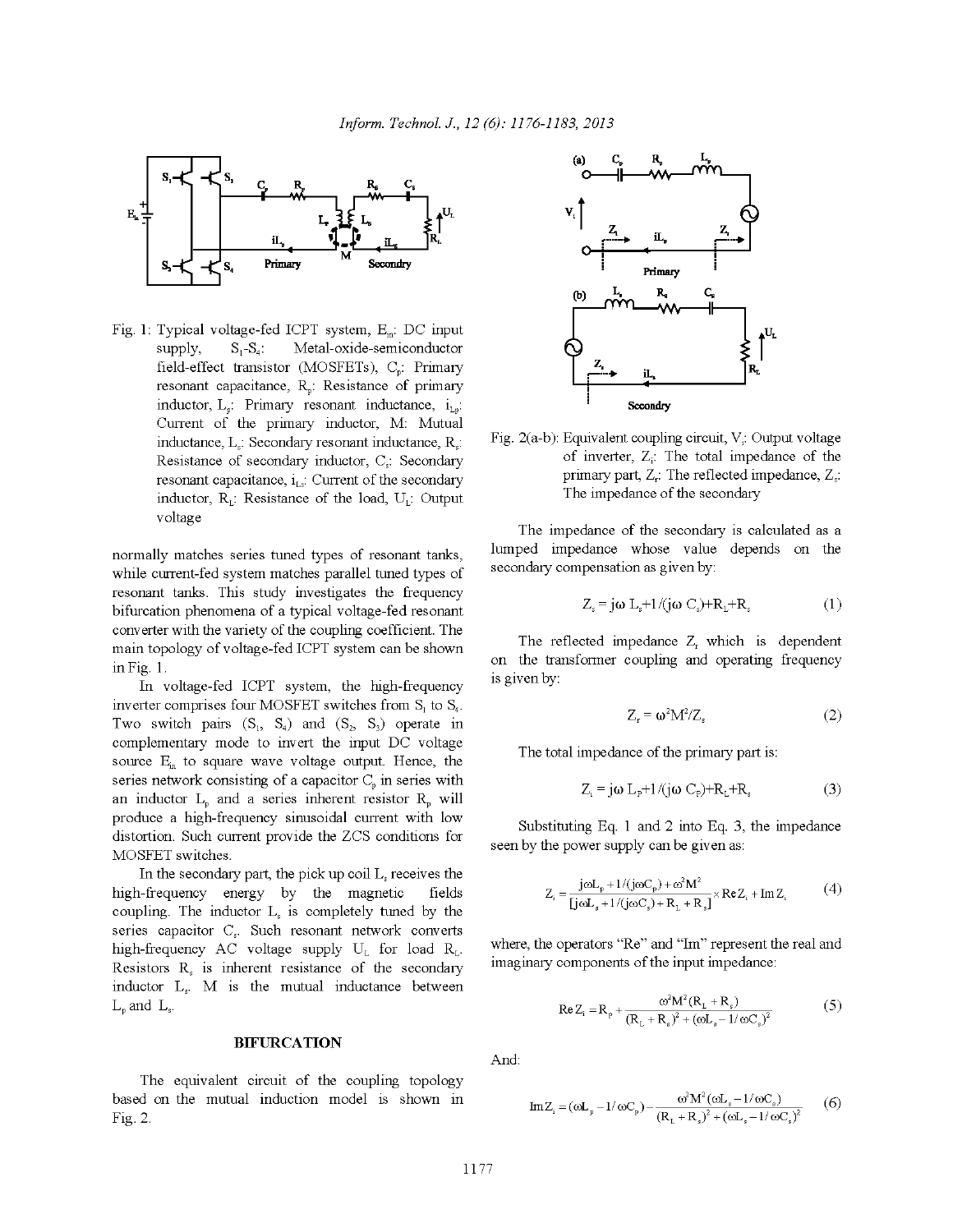As the aim of designing the ICPT system is to deliver the power to the load, the resonant frequency of the secondary part should be chosen as the operating frequency of the system. The operating angular frequency  $\omega_0$  of the system is given by:

$$
\omega_{\text{b}} = 1/\sqrt{L_{\text{s}}C_{\text{s}}} = 1/\sqrt{L_{\text{p}}C_{\text{p}}}
$$
\n<sup>(7)</sup>

where, the resonant angular frequency  $\omega_0$  is defined as  $\omega_0 = 2\pi f_0$  and the  $f_0$  is the operating frequency of the resonant circuit.

In addition, in order to analyze the bifurcation phenomena, the expression of the coupling coefficient k is given by:

$$
\mathbf{k} = \mathbf{M} / \sqrt{\mathbf{L}_p \mathbf{L}_s} \qquad \mathbf{k} \in [0, 1] \tag{8}
$$

where, the M is the mutual inductance between primary coil and secondary coil.

Here, the operating frequency  $(\omega)$  is normalized using  $(\omega_0)$  from Eq. 7 as:

$$
\gamma = \omega/\omega_0 \tag{9}
$$

When the whole resonant network is completely tuned, the primary impedance should satisfy:

$$
Im (Zi) = 0 \t\t(10)
$$

Substituting Eq. 6-9 into Eq. 10, the imaginary components of the primary impedance is derived as:

$$
(\gamma - 1)\left\{\gamma^4 \omega_0^2 L_s^2 (l - k^2) + \gamma^2 \left[ (R_L + R_s)^2 - 2\omega_0^2 L_s^2 \right) \right] + \omega_0^2 L_s^2 = 0
$$
\n(11)

Normally, if Eq. 11 has only one root ( $\gamma = 1$ ), the system has only one zero phase angle resonant frequency. Apart from  $\gamma = 1$ , the Eq. 11 has the other sub-equation which is given as:

$$
\gamma^4 \omega_0^2 L_s^2 (1 - k^2) + \gamma^2 \left[ (R_L + R_s)^2 - 2\omega_0^2 L_s^2 \right] + \omega_0^2 L_s^2 = 0 \tag{12}
$$

And the discriminant of Eq.12 is given by:

$$
\Delta = (R_{L} + R_{s})^{4} - 4\omega_{0}^{2}L_{s}^{2}(R_{L} + R_{s})^{2} + 4\omega_{0}^{4}L_{s}^{4}k^{2}
$$
 (13)

As is known, the ideal root of the Eq. 11 is  $\gamma = 1$ , to ensure the secondary resonant frequency is the only zero phase angle frequency, the Eq.12 must have no root  $(\Delta < 0)$ or the roots are invalid ( $\Delta > 0$ ).



Fig. 3: Relationship between  $\Gamma$  and the load  $R_L$ 

At first, letting the discriminant be zero and the coupling coefficient is given as:

$$
k^{2} = \frac{4\omega_{0}^{2}L_{s}^{2}(R_{L} + R_{s})^{2} - (R_{L} + R_{s})^{4}}{4\omega_{0}^{4}L_{s}^{4}}
$$
(14)

Then, the  $\Gamma$  is define as shown below and the relationship between  $\Gamma$  and the load  $R_1$  is shown in Fig. 3.

$$
\Gamma = \frac{4\omega_0^2 L_s^2 (R_L + R_s)^2 - (R_L + R_s)^4}{4\omega_0^4 L_s^4}
$$
\n(15)

Finally, the bifurcate on boundary of the coupling coefficient k are discussed in three circumstances:

- It can be seen in Fig. 3 that when the load  $R_L$  satisfy  $0 \lt R_{\tau} \lt (\sqrt{2}\omega_{0}L_{\tau}-R_{\tau})$  then  $\Gamma \in (0, 1)$ , in order to ensure the discriminant less than zero  $(\Delta < 0)$ , the coupling coefficient k should be  $k \in [0, \sqrt{\Gamma}]$
- Similarly, when the load  $R_{\scriptscriptstyle\rm T}$ satisfy  $(\sqrt{2}\omega_{\rm b}L_{\rm s}-R_{\rm s})\leq R_{\rm t}<(2\omega_{\rm b}L_{\rm s}-R_{\rm s})$  then  $\Gamma\in(0,1]$ , in order to ensure the discriminant less than zero  $(\Delta < 0)$ , the coupling coefficient k should be  $k \in [0, \sqrt{\Gamma})$ . However, the roots are invalid  $(\Delta \ge 0)$  when the coupling coefficient k satisfy  $k \in [\sqrt{\Gamma}, 1]$ . Therefore, the coupling coefficient should be  $k \in [0, 1]$
- When the load R<sub>L</sub> satisfy R<sub>L</sub>  $\geq (2\omega_0 L_s R_s)$  then  $\Gamma \in$  $(-\infty, 0)$ , all the roots are invalid  $(\Delta \ge 0)$ , thus the coupling coefficient should be  $k \in [0, 1]$

In a word, to ensure the secondary resonant frequency is the only zero phase angle frequency, the boundary of the coupling coefficient k is given as:

$$
\begin{cases}\n0 < R_{L} < (\sqrt{2}\omega_{0}L_{s}-R_{s}) \\
R_{L} \ge (2\omega_{0}L_{s}-R_{s})\n\end{cases}\n\quad k \in [0,1]\n\tag{16}
$$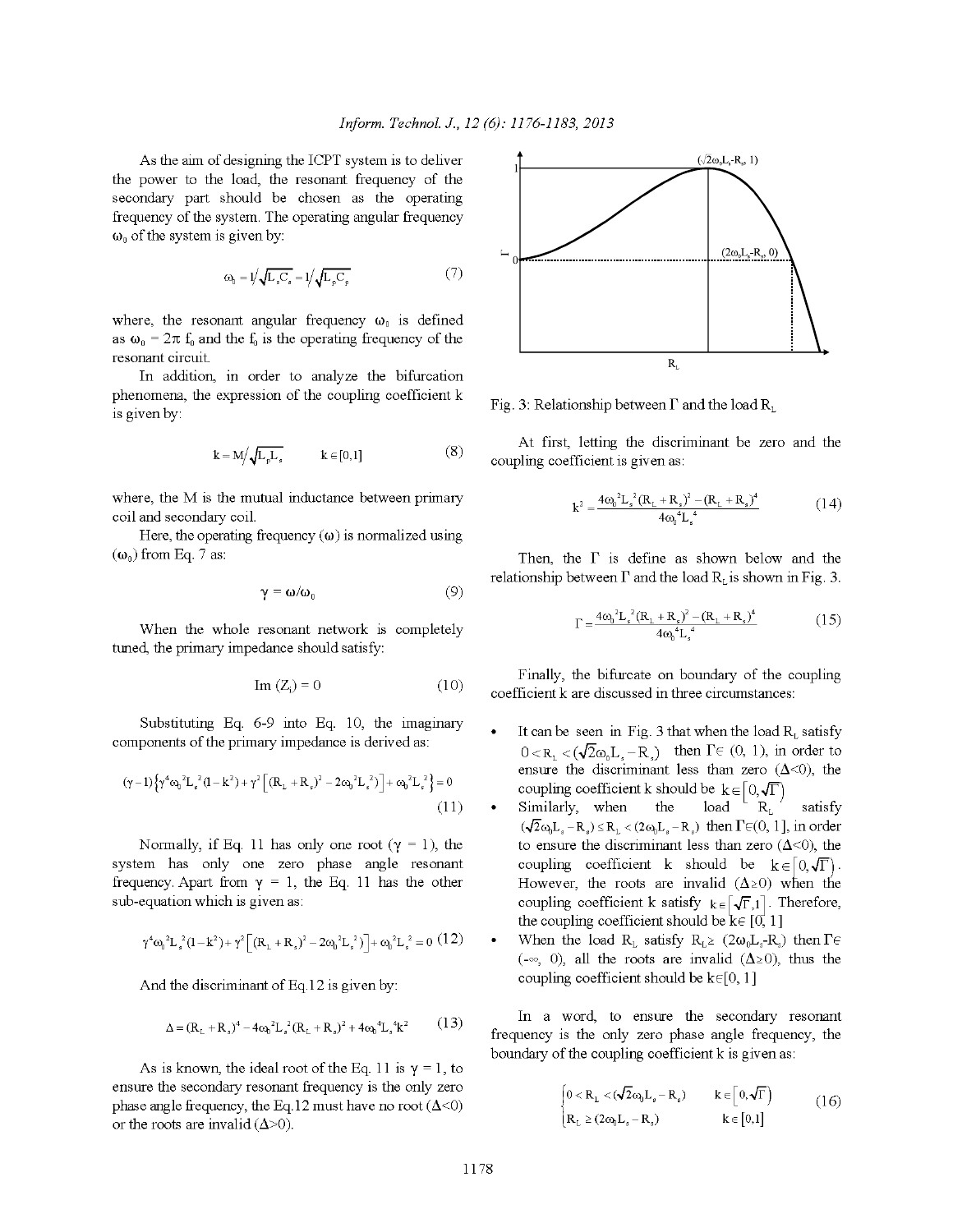The frequency bifurcation region is:

$$
0 < R_{\text{L}} < (\sqrt{2}\omega_{\text{L}} \mathbf{L}_{\text{s}} - \mathbf{R}_{\text{s}}) \qquad k \in [\sqrt{\Gamma}, 1] \qquad (17)
$$

#### NUMERICAL VERIFICATION

In order to validate the bifurcation boundary of the system with the changes of the coupling coefficient, numerical verification with MATLAB has been carried out.

On the basis theory analysis of the discussed above, it be realized the can easily bifurcation boundary according to the parameter shown in Table 1.

It can be seen from Fig. 4a that the imaginary of the primary impedance has more than one zero-crossing point with increasing the coupling coefficient (k) at the load  $R_{\text{L1}}$  = 2 $\Omega$ , whereas the Fig. 4b shows that the imaginary of the primary impedance has only one zero-crossing point over a range of the coupling coefficient  $(k)$  from 0 to 1 at the load  $R_{L2} = 12Ω$ . The key parameters can be calculated as  $\sqrt{2} \omega_0 L_s - R_s = 10.665 \Omega$  and  $\Gamma = 0.076$ .

- According to Eq. 16, the bifurcation boundary of the coupling coefficient k can be calculated as  $0 \le k$  ≤ 0.2758 at the load R<sub>L1</sub> = 2Ω
- According to Eq. 17, the bifurcation boundary of the coupling coefficient k can be calculated  $0 \le k \le 1$  at the load  $R_{L2} = 12\Omega$

On the basis of the conclusion discussed above, the imaginary of the primary impedance with different coupling coefficient is shown in Fig. 5 in the form of a two-dimensional graphic representation.



Fig. 4(a-b): Imaginary 3-D plot primary impedance with different coupling coefficient k (a)  $R_{L1} = 2\Omega$  and (b)  $R_{L2} = 12\Omega$ 



Fig. 5(a-b): Imaginary sketch of the primary impedance for different k (a)  $R_{L1} = 2\Omega$ ,  $f_{min}$ : Lower zero phase angle resonant frequency, f<sub>o</sub>: Nominal zero phase angle resonant frequency, f<sub>max</sub>: Higher zero phase angle resonant frequency, k<sub>c</sub>: Critical coupling coefficient and (b)  $R_{12} = 12\Omega$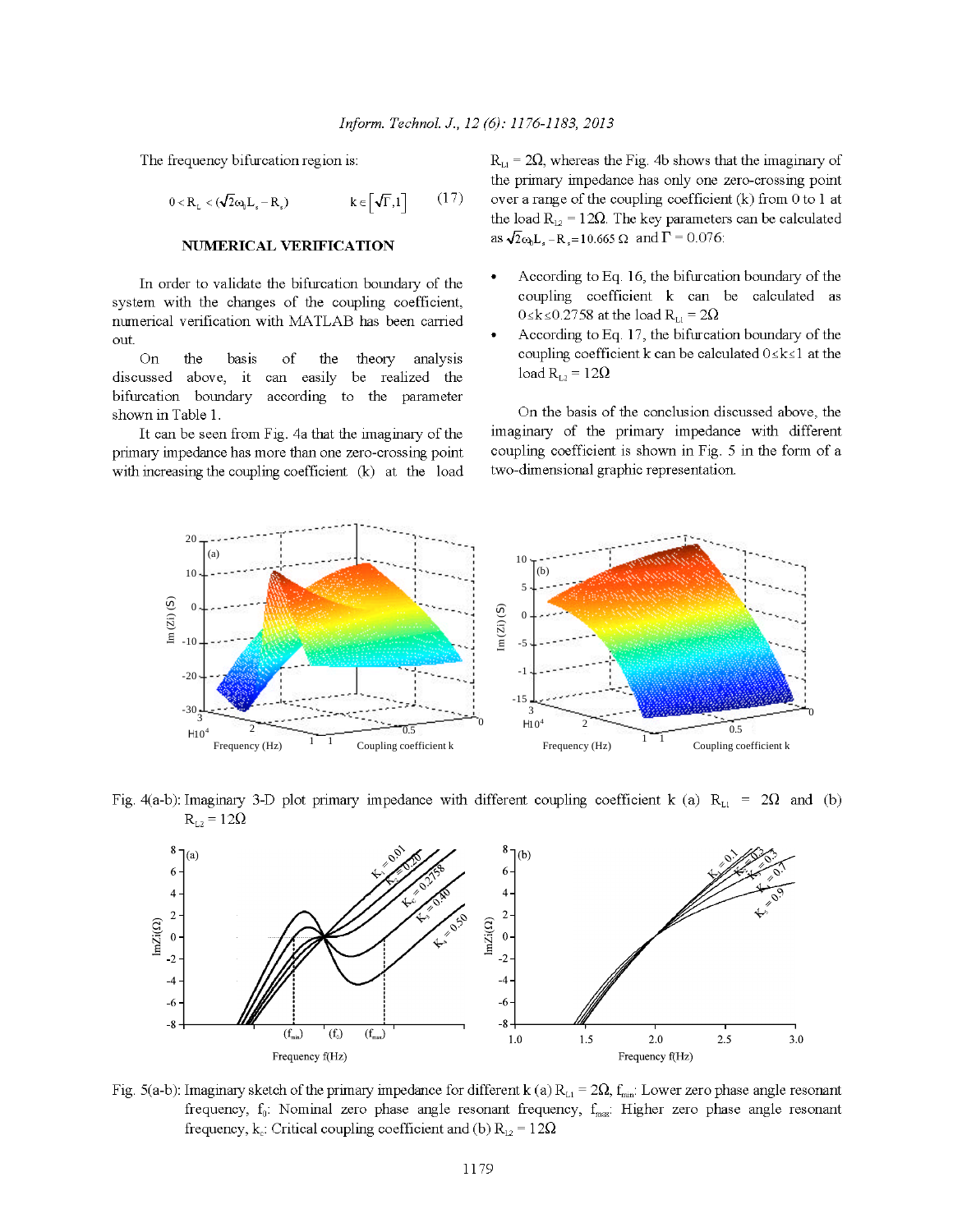It can be seen from Fig. 5a that there is only one operating frequency  $f_0$  which is the ideal operating point of the system when the coupling coefficient k is  $>0.2758$ . Once the k is slightly larger than the critical value  $k_c$  ( $k_c$  = 0.2758) there are three zero phase angle resonant frequencies  $f_{\text{min}}$ ,  $f_0$ ,  $f_{\text{max}}$  in the primary resonant network, where  $f_{min} < f_0 < f_{max}$  Fig. 5b shows that there is only one operating frequency  $f_0$  ( $f_0$  = 20 kHz) at the load  $R_{L2}$  = 12 $\Omega$  $(R_{12} > 10.665\Omega)$  with the varying coupling coefficient (k).

## **EXPERIMENTAL RESULTS**

To verify the bifurcation phenomena of ICPT system varying with coupling coefficient, a voltage-fed ICPT system shown in Fig. 1 has been implemented in a laboratory scale. The inverter consists of four MOSFETs (International Rectifier IRFB4310). The zero-crossing points of primary inductance current are detected by the current sense transformers (Talema AS-103). Phase-locked loop (CD4046) is selected to achieve the ZCS operation for the primary converter with variable frequency. The parameters of the circuit are as shown in Table 1. And the experimental results of the frequency of the voltage-fed ICPT system are shown below.

The experimental waveforms show that the system operate at ZCS condition for the input inverter voltage v is in phase with  $i_{Lv}$ , which proves that the these frequency are the zero phase frequency of the primary part of the system.

As discussed earlier, the bifurcation boundary of the coupling coefficient is  $0 \le k \le 0.2758$  at the load R<sub>L1</sub> = 2 $\Omega$ . It can be seen from Fig. 6a that there exactly is the only one zero phase frequency  $f_0$  ( $f_0$  = 19.8 kHz) at the coupling coefficient  $k = 0.2$ , as the coefficient k varies from 0.1-0.4,

Table 1: Parameters of ICPT system

| Parameters                                     | Values |
|------------------------------------------------|--------|
| DC input supply $E_{in}(v)$                    | 30.00  |
| Nominal resonant frequency $f_0(kHz)$          | 20.00  |
| Primary resonant inductance $L_n(\mu H)$       | 105.54 |
| Primary resonant capacitance $C_n(\mu F)$      | 0.60   |
| Secondary resonant inductance L, (µH)          | 60.31  |
| Secondary resonant capacitance $C_s(\mu F)$    | 1.05   |
| Resistance of primary inductor $R_P(\Omega)$   | 0.10   |
| Resistance of secondary inductor $R_n(\Omega)$ | 0.10   |
| Resistance of the load $R_{11}(\Omega)$        | 2.00   |
| Resistance of the load $R_{12}$ ( $\Omega$ )   | 12.00  |



Fig. 6(a-d): Steady-state waveforms of voltage-fed ICPT system for  $R_{L1} = 2\Omega$  (CH1: Output voltage of inverter V<sub>i</sub>-10V/div; CH2: Current of the primary inductor  $i_{16}$ -2A/div) (a)  $f_0$  = 19.8 kHz, k = 0.2, (b)  $f_{min}$  = 17.8 kHz, k = 0.4, (c)  $f_0 = 19.8$  kHz,  $k = 0.4$  and (d)  $f_{max} = 24.4$  kHz,  $k = 0.4$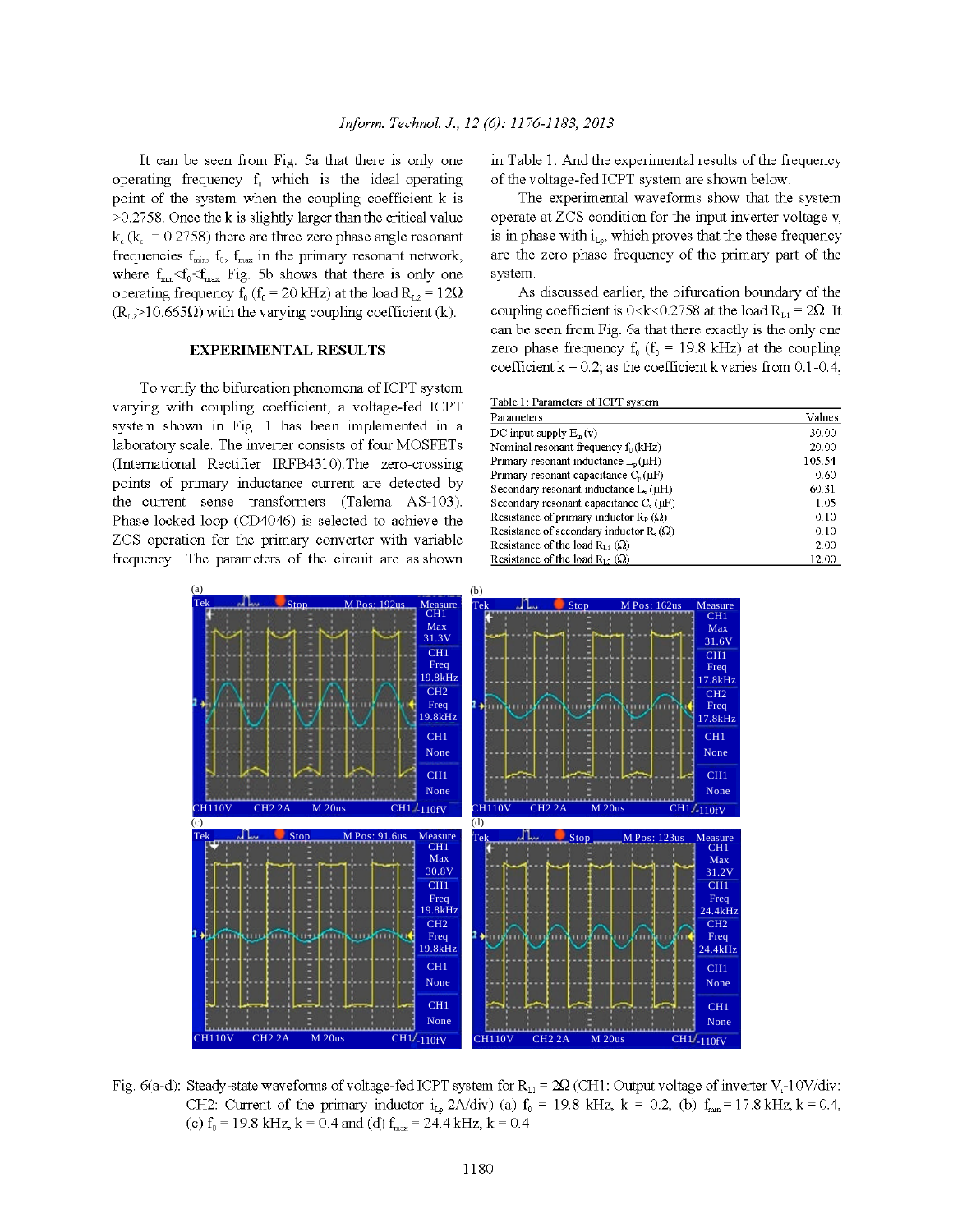

Fig. 7(a-c): Steady-state waveforms of voltage-fed ICPT system for  $R_{12} = 12\Omega$  (CH1: Output voltage of inverter V<sub>i</sub>-10V/div; CH2: Current of the primary inductor  $i_{L}$ -2A/div) (a)  $f_0$  = 19.8 kHz, k = 0.2, (b)  $f_0$  = 19.8 kHz,  $k = 0.5$  and (c)  $f_0 = 19.8$  kHz,  $k = 0.8$ 



Fig. 8(a-b): Practical results of the frequency of the voltage-fed ICPT system varying with coupling coefficient and ideal theoretical results (a)  $R_{L1} = 2\Omega$  and (b)  $R_{L2} = 12\Omega$ 

it can be seen in Fig. 6b-d that there are three zero phase frequency of the primary current (17.8, 19.8 and 24.4 kHz, respectively).

However, at the light load ( $R_{L2} = 12\Omega$ ) as shown in Fig. 7a-c, there is also exactly the only one zero phase frequency  $f_0$  ( $f_0$  = 19.8 kHz) over a range of coefficient k from 0.2-0.8.

As a comparison, a theoretical curve based on ideal component parameters is also plotted in Fig. 8a-b.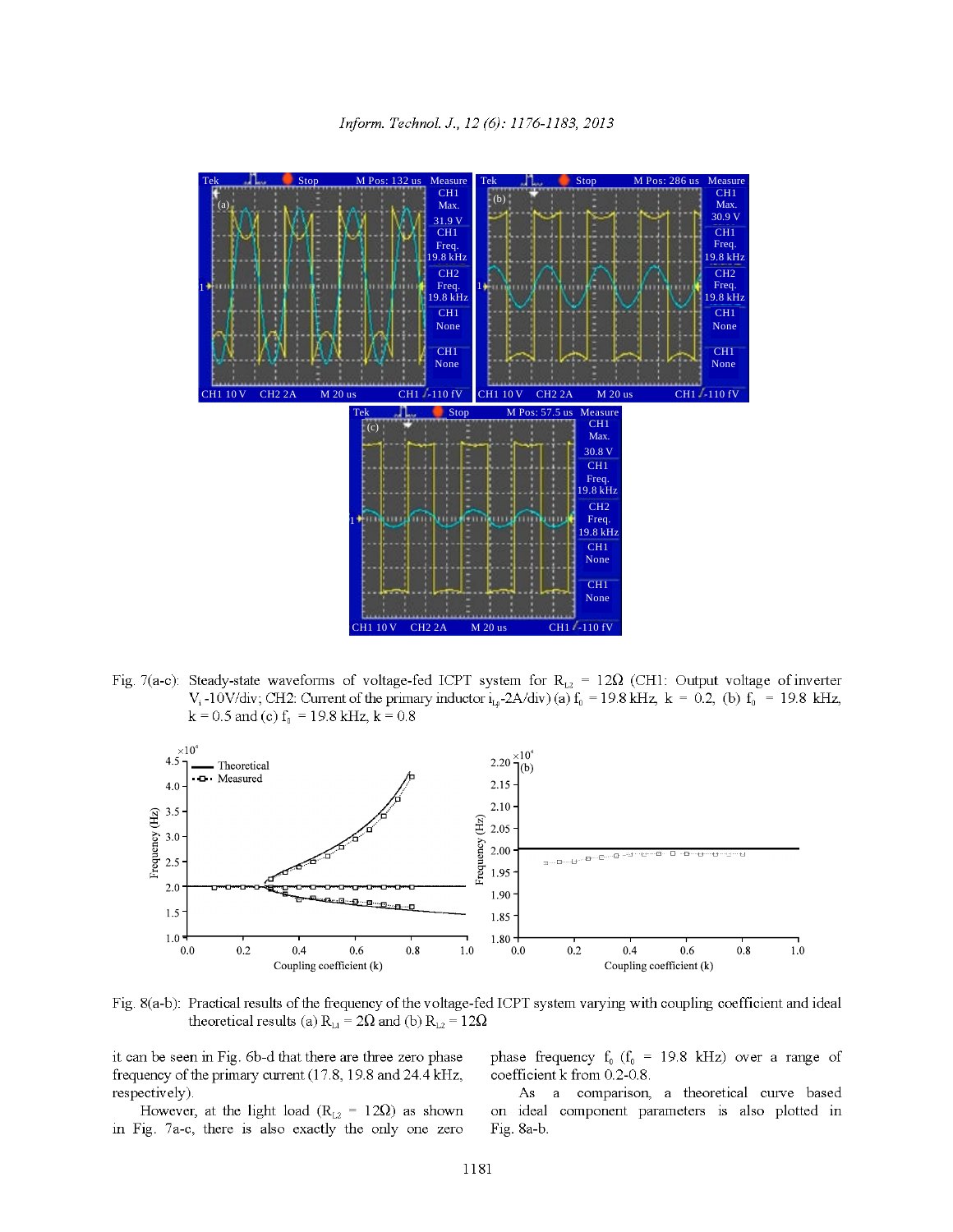As shown in Fig. 8, the measured results are in good agreement with the theoretical curves. It also can be seen that the experimental curve deviates by about 0.2 kHz from the theoretical value. This is caused by deviations in actual component values from the nominal values. The theoretical results are based on the simplifications in the model that assumes sinusoidal voltages and currents and ignores losses in the capacitors and electromagnetic structure. Therefore, this error in practice doesn't effect the analyzed results above this section.

### **CONCLUSION**

Aimed at the frequency stability of the voltage-fed ICPT system with the coupling coefficient variation into consideration, the expression of the frequency bifurcation boundary has been analyzed and given based on mutual induction model. It is found that the bifurcation region of the zero phase resonant frequency is determined by the value range of the coupling coefficient if the load satisfies certain condition. Once the coupling coefficient exceeds a certain range, the system will have more than one zero phase frequency and the stability of the system will be affected a lot. Simulations and experiments have been carried out to validate the theoretical results and it could be useful for guiding the design of the ICPT system especially in applications which have the requirement of the position flexibility.

## **ACKNOWLEDGMENTS**

This study is financially supported by National Natural Science Foundation of China (No.51277192, No.51207173) and Fundamental Research Funds for the Central Universities (No. CDJXS10170001). I also would like to give my special thanks to the anonymous reviewers for their contributions to this study.

#### **REFERENCES**

- Boys, J.T., 2000. Stability and control of inductively coupled power transfer systems. Elect. Power Applic., 147: 37-37.
- Boys, J.T., G.A.J. Elliott and G.A. Covic, 2007. An appropriate magnetic coupling co-efficient for the design and comparison of ICPT pickups. IEEE Trans. Power Electron., 22: 333-335.
- Hu, A.P., J.T. Boys and G.A. Covic, 2000. Frequency analysis and computation of a current-fed resonant converter for ICPT power supplies. Proceedings of the International Conference on Power System Technology, December 2000, Dept. of Electr. And Electron. Eng., Auckland Univ., Australia pp: 327-332.
- Keeling, N.A., G.A. Covic and J.T. Boys, 2010. A unity-power-factor IPT pickup for high-power applications.  $\rm{IEEE}$ Trans. Electron., Ind. 57: 744-751.
- Kurschner, D., C. Rathge and U. Jumar, 2011. Design methodology for high efficient inductive power transfer systems with high coil positioning flexibility. IEEE Trans. Ind. Electron., 60: 372-381.
- Li, Y.L., Y. Sun and X. Dai, 2012. Controller design for an uncertain contactless power transfer system. Informa. Technol. J., 8: 971-979.
- Li, Y.L., Y. Sun and X. Dai, 2013. µ-Synthesis for frequency uncertainty of the ICPT system. IEEE Trans. Ind. Electro., 60: 291-300.
- Moradewicz, A.J. and M.P. Kazmierkowski, 2010. Contactless energy transfer system with FPGAcontrolled resonant converter. IEEE Trans. Ind. Electron., 57: 3181-3190.
- Sample, A.P., D.A. Meyer and J.R. Smith, 2011. Analysis. experimental results and range adaptation of magnetically coupled resonators for transfer. IEEE Trans. Ind. wireless power Electron., 58: 544-554.
- Si, P., A.P. Hu, S. Malpas and D. Budgett, 2008. A frequency control method for regulating wireless power to implantable devices. IEEE Trans. Biomed. Cir. Syst., 2: 22-29.
- Sun, Y., X. Lv, Z.H. Wang and C. Tang, 2012. A quasi sliding mode output control for inductively coupled power transfer system. Informa. Technol. J., 11: 1744-1750.
- Sun, Y., Z.H. Wang, X. Dai and Y.G. Su, 2005. Study of frequency stability of contactless power transmission system. Trans. China Electrotechnical Society, 11: 56-59.
- Tang, C., Y. Sun, Y. Su, S.K. Nguang and A.P. Hu, 2009. Determining multiple Steady-state ZCS operation points of a Switch-mode contactless power transfer system. IEEE Trans. Power Electron., 24: 416-425.
- Tang, C.S., X. Dai, Z. Wang, Y. Sun and A.P. Hu, 2011. Frequency bifurcation phenomenon study of a soft switched push-pull contactless power transfer system. Proceedings of the 6th IEEE Conference on Industrial Electronics and Applications, 21-23 June 2011, Beijing, pp: 1981-1986.
- Tian, Y., Y. Sun, Y. Su, Z. Wang and C. Tang, 2012. Neural network-based constant current control of dynamic wireless power supply system for electric vehicles. Inform. Technol. J., 7: 876-883.